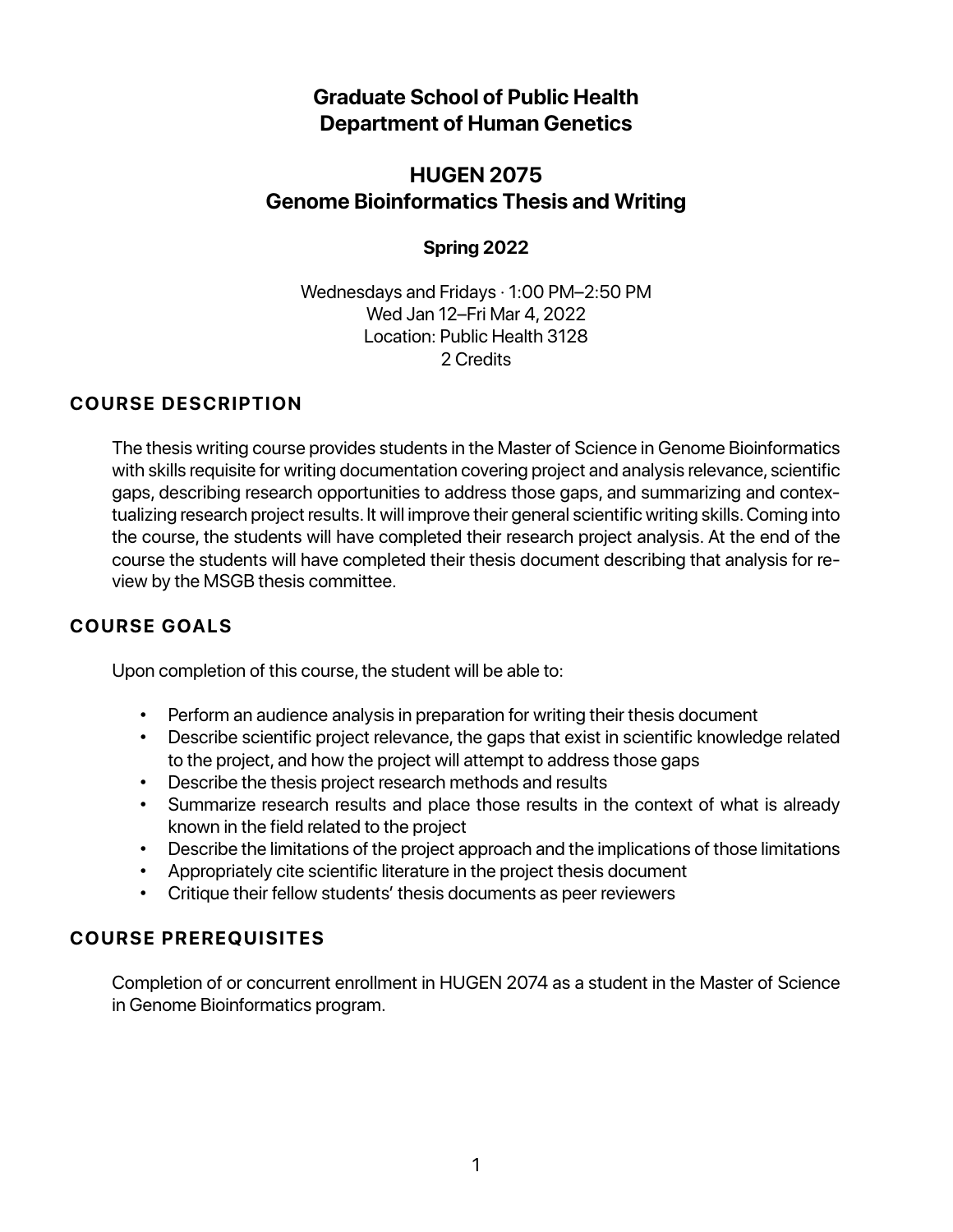# **FACULTY**

## **Course Director**

**Ryan L. Minster, Ph.D., M.S.I.S.** 3118 Public Health 412-624-6928 rminster@pitt.edu Office hours available upon request

# **CLASS ACTIVITIES**

The course will be in two two-hour sessions per week for the first half of the term. Each session will be divided into a 50 min lecture, a 5 min break, and a 50 min activity. The lectures will be didactic but interactive reviews of topics relevant to scientific writing. The activities will include group discussions and peer critiques.

# **CANVAS INSTRUCTION**

This course will use the University's Canvas site (canvas.pitt.edu). Each lecture will be accompanied by supporting material and further reading, all of which will be made available around the time of the lecture. It is the student's responsibility to check for, and read, this material. The instructors will use Canvas as the primary means of communicating with the students, who are expected to check the site on a regular basis throughout the semester.

## **Accessibility**

Ensuring an accessible and pleasant experience to all users, regardless of disability, is a key focus of Canvas. The Canvas platform was built using the most modern HTML and CSS technologies and is committed to W3C's Web Accessibility Initiative and §508 (www.section508.gov) guidelines.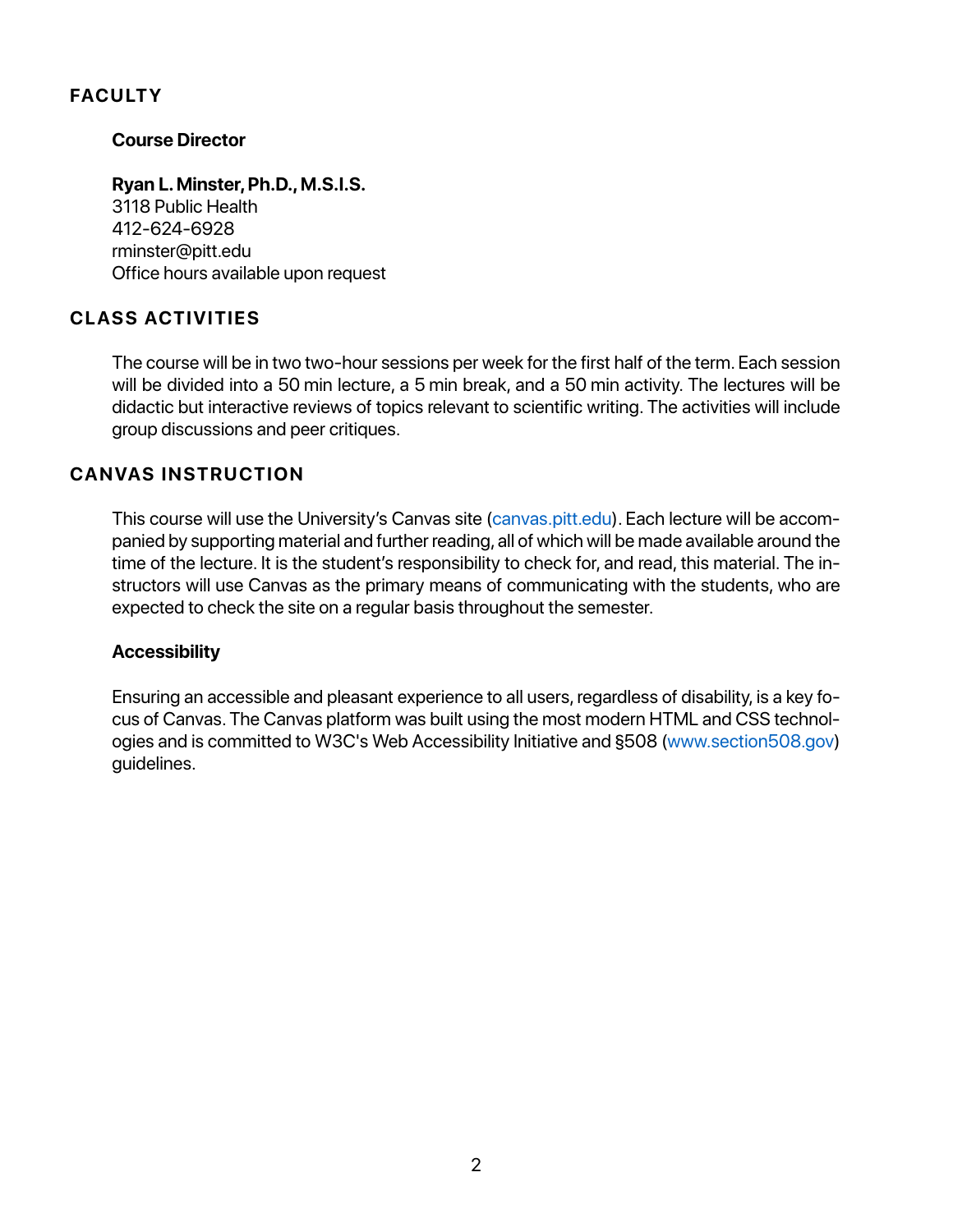# **ASSESSMENTS**

Evaluation will be based on the following assessments:

## *Syllabus Review* (1)

There will be one online syllabus review. It will consist of 15 questions posed online through Canvas about the syllabus. The online syllabus review is passed by correctly answering 80% of its questions. *The initial deadline for this assignment Thu Jan 13. The syllabus review can be retaken until it is passed until Wed Jan 19 at 11:59 PM EST.*

## *Audience Analysis Assignment* (1)

The audience analysis assignment consists of completing a form describing characteristics of the document's intended audience—their demographics, heterogeneity, similarity to the author, and motivation for reading.

## *Citations Assignment* (1)

The citations assignment will consist of identifying six papers that a student thinks they will cite in their thesis document. They'll submit a Word document with each papers' citation, abstract, and a brief sentence or two of how the citation will be used in the thesis document for example, supporting a claim or describing a method.

## *Writing Assignments* (6)

There will be four writing assignments: (1) narrative outline of main elements and points of the thesis document, (2) first draft of the tables and figures that will be used in the thesis document, (3) first draft of the methods and results, (4) first draft of discussion,(5) first draft of the background, and (6) second draft of all completed components of the thesis document.

## *Peer Review Assignments* (4)

There will be four peer review assignments: (1 and 2) peer reviews of each other's writing assignments for writing assignments 3 and 4 and (3 and 4) responses to those peer reviews.

## *Writing Behavior Self-Reflection Assignments* (2)

There will be two writing behavior self-reflection assignments. After week 2, each student will choose two writing behavior exercises that they will use throughout their writing process. Once after week 5 and once after week 7, they will submit a paragraph reflecting on what they observe about their writing behavior, based on their two chosen exercises.

## *Case Study Engagement* (7)

There will be seven case studies examined during the course. For each case study, students will submit two engagement questions or comments on the case study to facilitate discussion.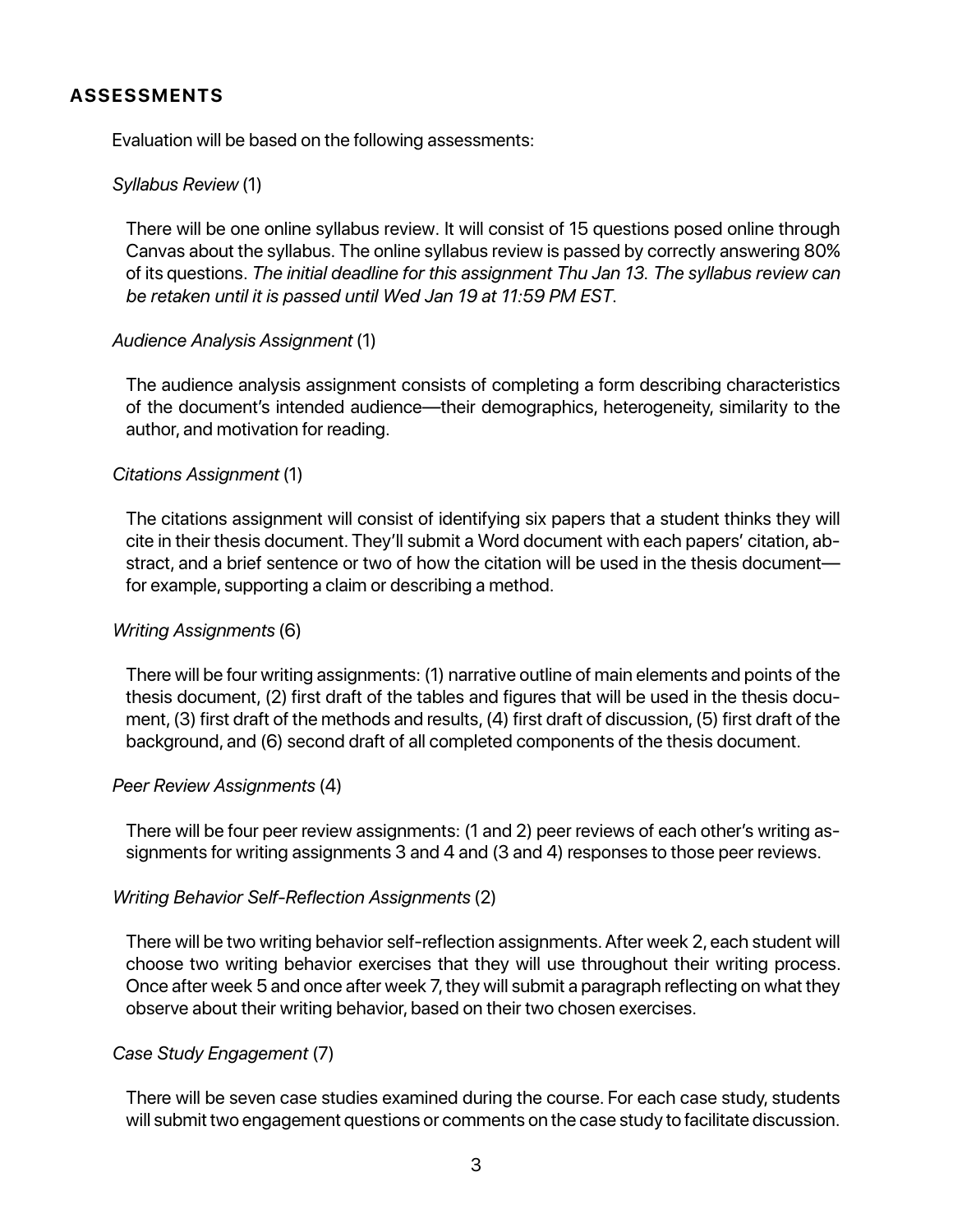# **GRADING**

Grading will be based on specifications grading, a competency-based grading model wherein all assignments are graded as pass/fail based specific criteria that align with the course learning objectives. The focus is on demonstrating mastery of the course objectives rather than earning a particular letter grade.

Each assignment is graded as pass/fail and may be resubmitted (after receiving feedback) as many as two times within one week of receiving feedback from the instructor to achieve a pass.

Upon completion of the course, letter grades for the course will be assigned based on the table below:

|   | <b>Syllabus</b> |                                              | <b>Case Study</b>     |
|---|-----------------|----------------------------------------------|-----------------------|
|   | <b>Review</b>   | <b>Assignments</b>                           | <b>Engagements</b>    |
| Α | pass            | $\leq$ 4 revisions overall and $\leq$ 2 per  | $\geq 6$ case studies |
| B | pass            | $\leq$ 6 revisions overall and $\leq$ 2 per  | $\geq$ 5 case studies |
| С | pass            | $\leq$ 8 revisions overall and $\leq$ 2 per  | $\geq$ 4 case studies |
| D | pass            | $\leq$ 10 revisions overall and $\leq$ 2 per | $\geq$ 4 case studies |

## For example, to receive an **A**, a student must

pass the syllabus review **and**

must pass all assignments with two or fewer revisions per assignment **and** must pass all assignments with four or fewer revisions over all assignments **and** must submitted engagement questions or comments for six or seven of the case studies.

## Any student who

does not pass the syllabus review **or**

who requires more than ten revisions across all assignments **or**

who requires more than two revisions for any individual assignment **or**

who submits engagement questions or comments for fewer than four of the case studies will be assigned an **F**.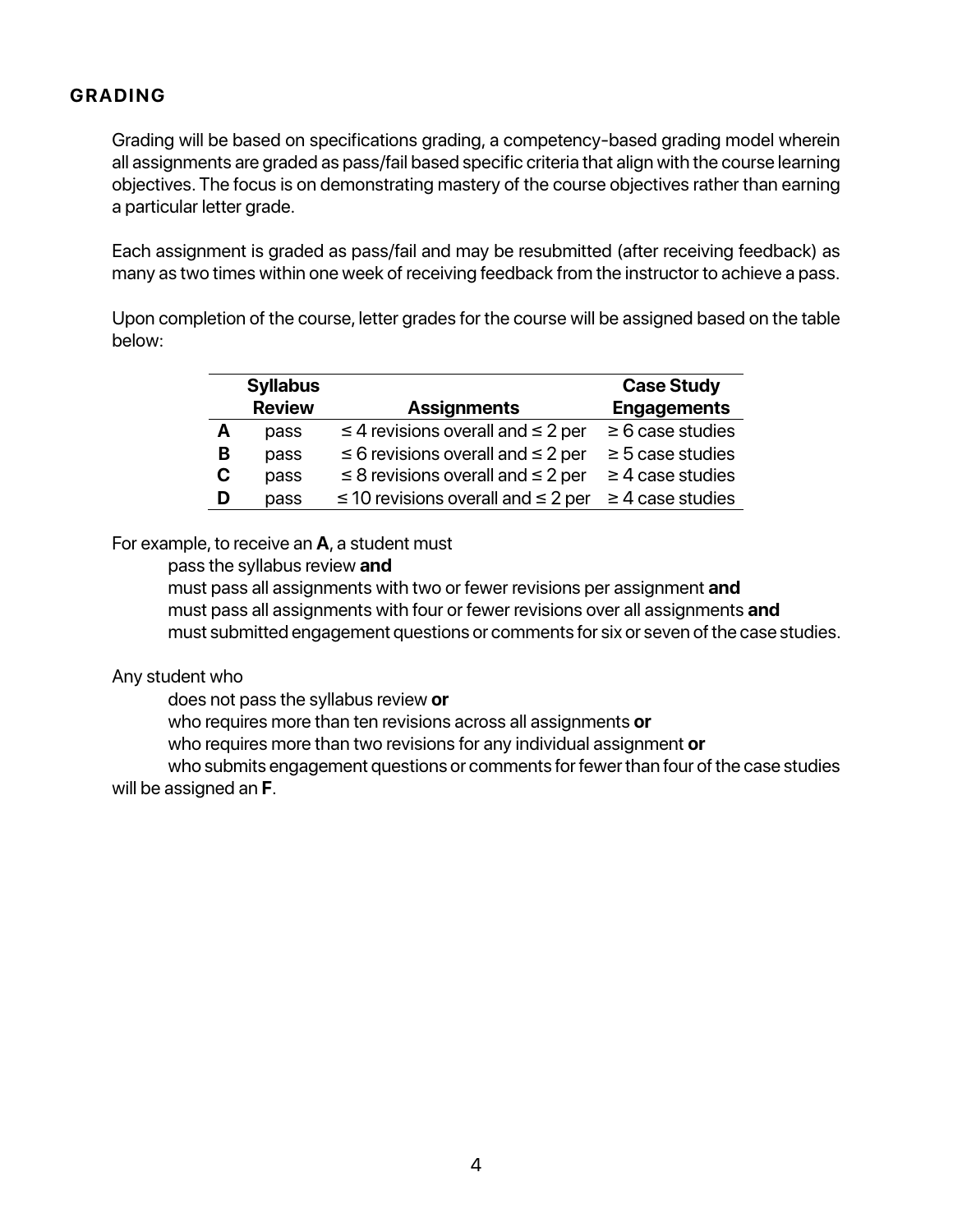## **COURSE MATERIALS**

## **Required Software (***All available free online through the University***)**

*Microsoft Word* or similar word processing program

*Mendeley*, *EndNote*, or similar citation program

*iThenticate* · students will register for iThenticate at the Office of Sponsored Programs (www.osp.pitt.edu/ithenticate-form) and will use it before submission of final documents for the class.

## **Required Textbook**

*The Scientist's Guide to Writing: How to Write More Easily and Effectively throughout Your Scientific Career* by Stephen B. Heard

### **Required Readings**

*Duke Graduate School Scientific Writing Resource* https://sites.duke.edu/scientificwriting

### **Optional Textbooks and Readings**

*Writing Science in Plain English* by Anne E. Greene

*How to Write and Publish a Scientific Paper*, 8th edition by Barbara Gastel and Robert A. Day Online free through Pitt Libraries

*Cite Right: A Quick Guide to Citation Styles—MLA, APA, Chicago, the Sciences, Professions, and More*, 3rd edition by Charles Lipson

*The Chicago Guide to Communicating Science*, 2nd edition by Scott L. Montgomery

*Writing Science: How to Write Papers that Get Cited and Proposals that Get Funded* by Joshua Schimel Online free through Pitt Libraries

*Science Research Writing for Non-Native Speakers of English* by Hilary Glasman-Deal Online free through Pitt Libraries

*Houston, We Have a Narrative: Why Science Needs Story* by Randy Olson Online free through Pitt Libraries

*Eats, Shoots & Leaves: The Zero Tolerance Approach to Punctuation* by Lynne Truss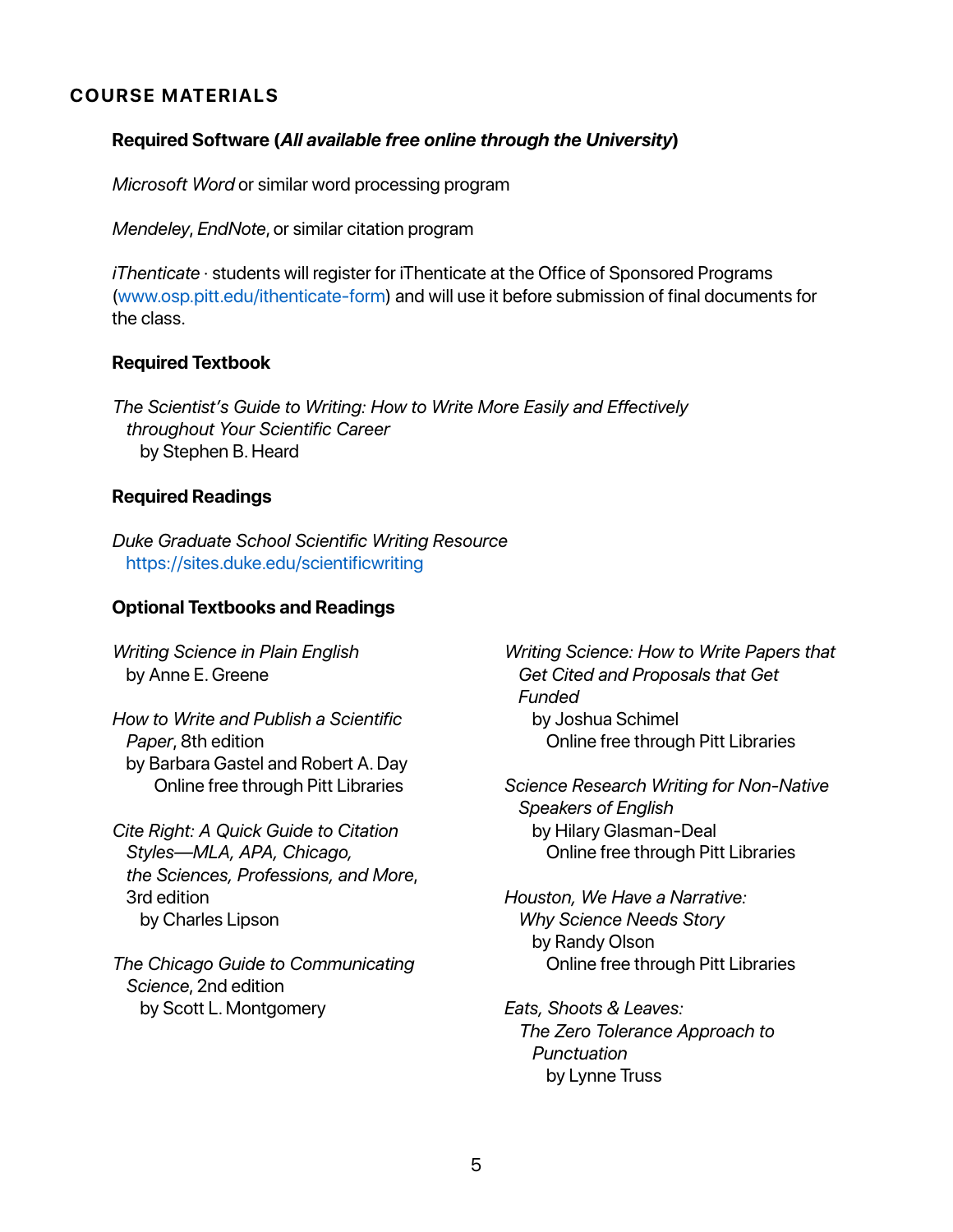# **SCHEDULE**

| <b>Date</b> | <b>Activity or Deadline</b>                                                                                                                                                                                                                                                                                    |  |
|-------------|----------------------------------------------------------------------------------------------------------------------------------------------------------------------------------------------------------------------------------------------------------------------------------------------------------------|--|
|             | Wed Jan 12 Due: Case Study 1 Engagement Questions & Comments                                                                                                                                                                                                                                                   |  |
|             | <b>Read:</b> The Scientist's Guide to Writing<br>Preface; Part I, Chapters 1-2<br>pp. vii-ix, 1-14                                                                                                                                                                                                             |  |
|             | Lecture: Introduction; Course Design                                                                                                                                                                                                                                                                           |  |
|             | <b>Activity: Case Study 1</b>                                                                                                                                                                                                                                                                                  |  |
| Thu Jan 13  | <b>Due: Syllabus Review</b>                                                                                                                                                                                                                                                                                    |  |
| Fri Jan 14  | Lecture: Audience Analysis                                                                                                                                                                                                                                                                                     |  |
|             | <b>Activity:</b> Walk thru Audience Analysis Example                                                                                                                                                                                                                                                           |  |
|             | Mon Jan 17 Due: Download Pitt Thesis Template                                                                                                                                                                                                                                                                  |  |
|             | Wed Jan 19 Due: Case Study 2 Engagement Questions & Comments                                                                                                                                                                                                                                                   |  |
|             | Read: The Scientist's Guide to Writing<br>Part III, Chapters 7-8, 16<br>pp. 55-78, 138-145                                                                                                                                                                                                                     |  |
|             | Lecture: Scientific Narrative                                                                                                                                                                                                                                                                                  |  |
|             | <b>Activity: Case Study 2</b>                                                                                                                                                                                                                                                                                  |  |
| Thu Jan 20  | <b>Due: Audience Analysis Assignment</b>                                                                                                                                                                                                                                                                       |  |
| Fri Jan 21  | <b>Read:</b> Read The Scientist's Guide to Writing<br>Part II, Chapters 3-6; Part V, Chapter 21<br>pp. 15-54, 193-203<br>Be sure to read exercises for Chapters 4-6<br>Read "Shitty First Drafts" from Bird by Bird by Anne Lamott<br>https://wrd.as.uky.edu/sites/default/files/1-Shitty%20First%20Drafts.pdf |  |
|             | Lecture: Writing Behavior                                                                                                                                                                                                                                                                                      |  |
|             | <b>Activity: Discuss Writing Behavior Exercises</b>                                                                                                                                                                                                                                                            |  |
|             | Mon Jan 24 Due: Narrative Outline Writing Assignment                                                                                                                                                                                                                                                           |  |
|             | <b>Due:</b> Submit Which Two Writing Behavior Exercises You<br>Will Work With                                                                                                                                                                                                                                  |  |
|             | Wed Jan 26 Read: The Scientist's Guide to Writing<br>Part III, Chapter 12<br>pp. 99-119                                                                                                                                                                                                                        |  |
|             | <b>Lecture: Tables &amp; Figures</b>                                                                                                                                                                                                                                                                           |  |
|             | <b>Activity:</b> Walk thru Example of Table & Figure Design                                                                                                                                                                                                                                                    |  |
| Fri Jan 28  | <b>Due:</b> Case Study 3 Engagement Questions & Comments                                                                                                                                                                                                                                                       |  |
|             | <b>Read:</b> The Scientist's Guide to Writing<br>Part IV, Chapters 17-20; Part VI, Chapters 25, 27;<br>Part VII, Chapter 28<br>pp. 147-190, 231-246, 260-269, 271-286                                                                                                                                          |  |
|             | Lecture: Writing Style 1                                                                                                                                                                                                                                                                                       |  |
|             | <b>Activity: Case Study 3</b>                                                                                                                                                                                                                                                                                  |  |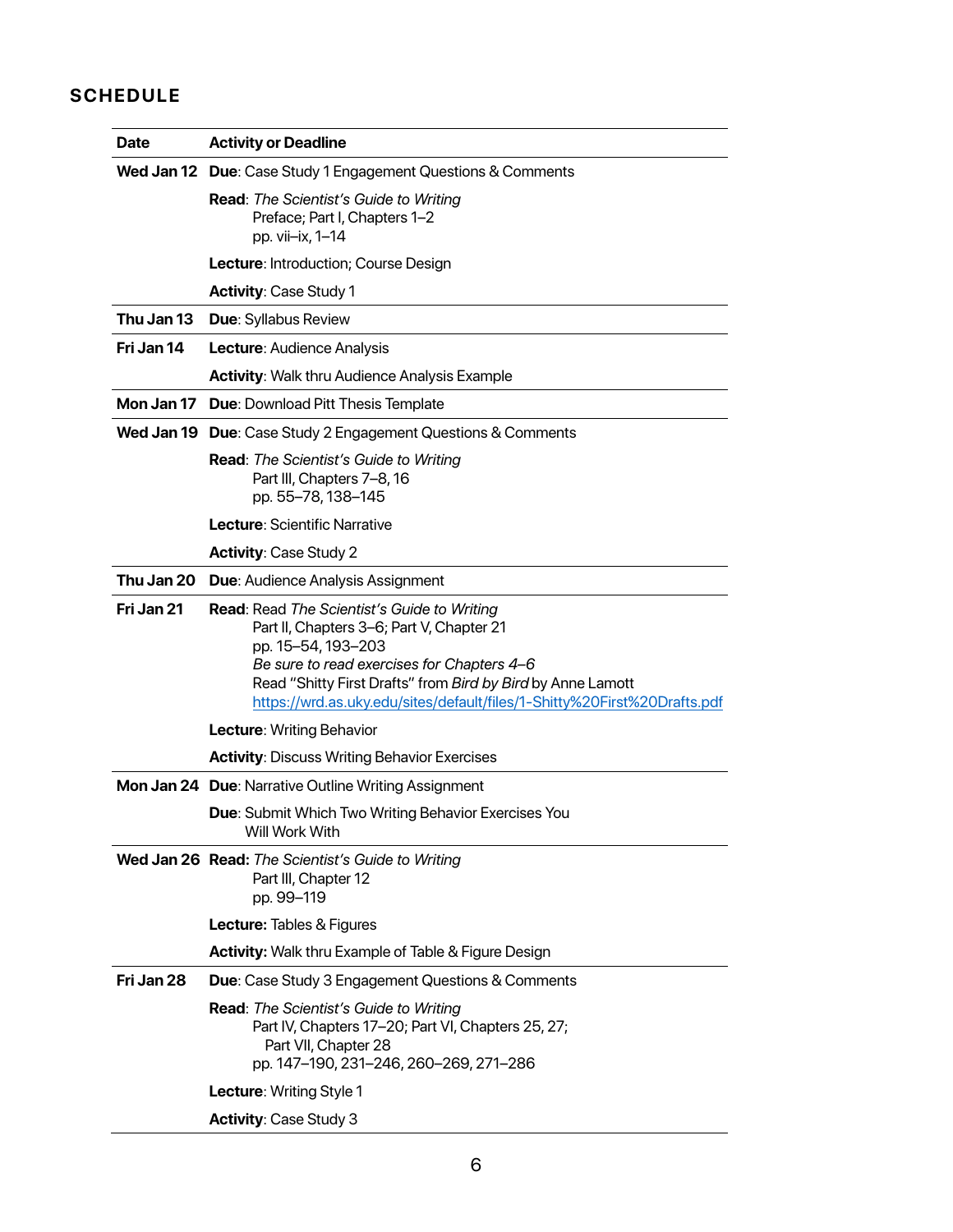| <b>Date</b> | <b>Activity or Deadline</b>                                                                                                   |
|-------------|-------------------------------------------------------------------------------------------------------------------------------|
|             | Mon Jan 31 Due: Register for iThenticate                                                                                      |
|             | <b>Due:</b> Draft of Tables & Figures Writing Assignment                                                                      |
| Wed Feb 2   | <b>Due:</b> Case Study 4 Engagement Questions & Comments                                                                      |
|             | Read: The Scientist's Guide to Writing<br>Part III, Chapter 11<br>pp. 89-98                                                   |
|             | Read: Read Duke Graduate School Scientific Writing Resource<br>Introduction, Lessons 1-3                                      |
|             | Lecture: Methods & Results Structure; Writing Style 3                                                                         |
|             | <b>Activity: Case Study 4</b>                                                                                                 |
| Fri Feb 4   | <b>Read:</b> The Scientist's Guide to Writing<br>Part III, Chapter 15<br>pp. 132-137                                          |
|             | Lecture: Citing & Quoting Literature                                                                                          |
|             | <b>Activity:</b> Walk thru Integration of Word & Mendeley                                                                     |
| Mon Feb 7   | <b>Due:</b> Methods & Results Draft 1 Writing Assignment                                                                      |
| Wed Feb 9   | <b>Due:</b> Case Study 5 Engagement Questions & Comments                                                                      |
|             | <b>Read:</b> The Scientist's Guide to Writing<br>Part III, Chapter 13<br>pp. 120–125                                          |
|             | <b>Read:</b> Read Duke Graduate School Scientific Writing Resource<br>"Smart Revising," "Revising Your Manuscript in 7 Steps" |
|             | <b>Lecture: Discussion Structure; Revising</b>                                                                                |
|             | <b>Activity: Case Study 5</b>                                                                                                 |
| Thu Feb 10  | <b>Due:</b> Citations Assignment                                                                                              |
| Fri Feb 11  | <b>Due:</b> Case Study 6 Engagement Questions & Comments                                                                      |
|             | <b>Read:</b> Read The Scientist's Guide to Writing<br>Part V, Chapters 22-23<br>pp. 204-221                                   |
|             | Lecture: Peer Reviewing                                                                                                       |
|             | Activity: Case Study 6                                                                                                        |
|             | <b>Mon Feb 14 Due: Discussion Draft 1 Writing Assignment</b>                                                                  |
|             | Due: Submit Methods, Results, Discussion for Peer Review 1                                                                    |
| Tue Feb 15  | <b>Due:</b> Self-Reflection 1 on Writing Behavior Exercises                                                                   |
|             | Wed Feb 16 Read: The Scientist's Guide to Writing<br>Part III, Chapter 10<br>pp. 84-88                                        |
|             | Lecture: Introduction Structure                                                                                               |
|             | <b>Activity: Discuss Progress with Writing Behavior Exercises</b>                                                             |
| Thu Feb 17  | <b>Due: Peer Review 1</b>                                                                                                     |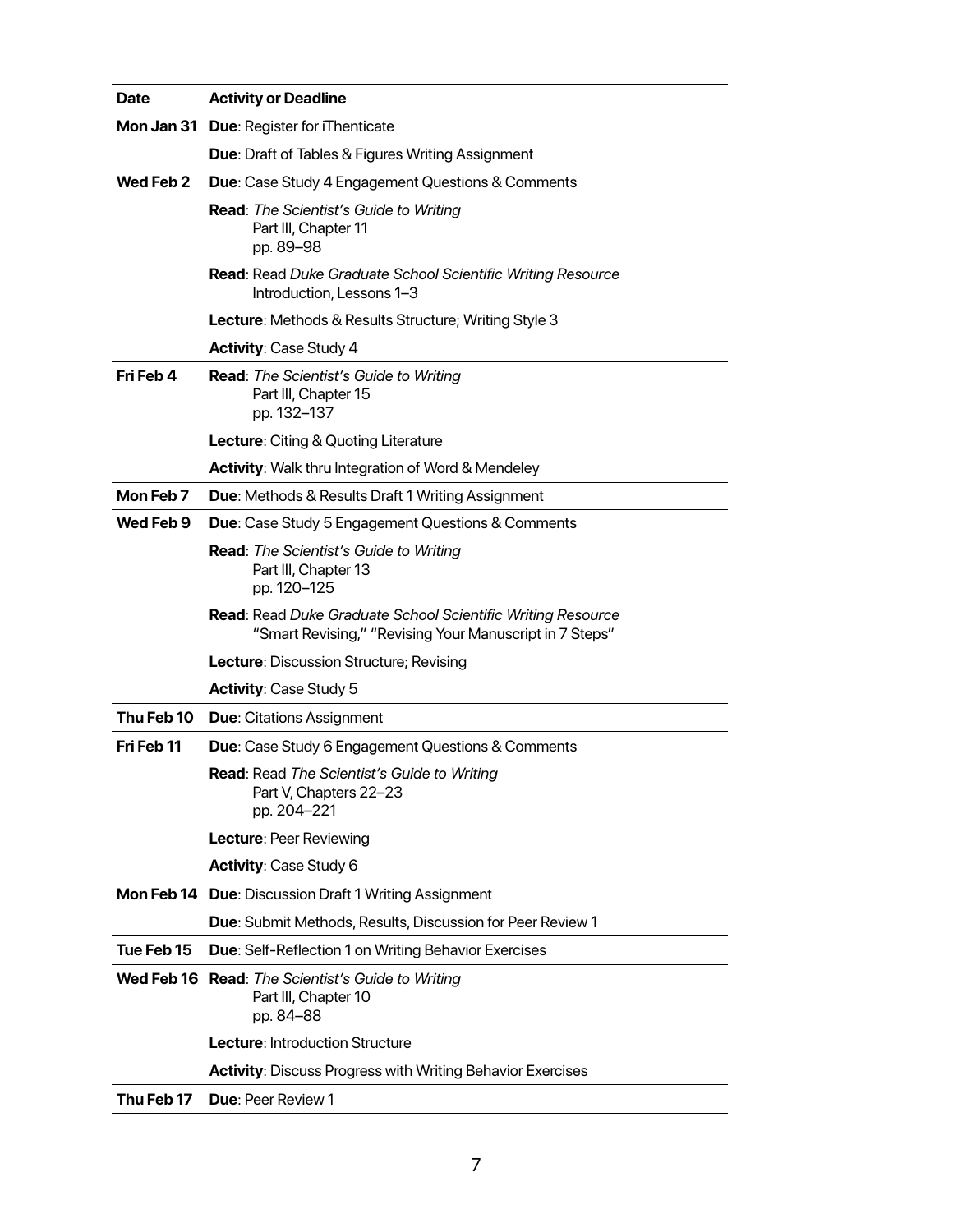| <b>Date</b> | <b>Activity or Deadline</b>                                                                        |
|-------------|----------------------------------------------------------------------------------------------------|
| Fri Feb 18  | <b>Read:</b> The Scientist's Guide to Writing<br>Part V, Chapter 24<br>pp. 222-230                 |
|             | <b>Activity: Peer Review Discussion</b>                                                            |
|             | <b>Lecture: Responding to Peer Review</b>                                                          |
|             | Mon Feb 21 Due: Peer Review 1 Response                                                             |
|             | <b>Due:</b> Introduction Draft 1 Writing Assignment                                                |
|             | <b>Due:</b> Submit Introduction, Methods, Results, Discussion for Peer Review 2                    |
|             | Wed Feb 23 Due: Case Study 7 Engagement Questoins & Comments                                       |
|             | Read: The Scientist's Guide to Writing<br>Part III, Chapter 14<br>pp. 126-131                      |
|             | <b>Lecture: Documenting Data &amp; Code</b>                                                        |
|             | <b>Activity: Case Study 7</b>                                                                      |
|             | Thu Feb 24 Due: Peer Review 2                                                                      |
| Fri Feb 25  | <b>Read:</b> The Scientist's Guide to Writing<br>Part III, Chapter 9<br>pp. 79-83                  |
|             | <b>Lecture</b> : Titles & Abstracts                                                                |
|             | <b>Activity: Build Abstract</b>                                                                    |
|             | Mon Feb 28 Due: Peer Review 2 Response                                                             |
| Tue Mar 1   | <b>Due:</b> Self-Reflection 2 on Writing Behavior Exercises                                        |
| Wed Mar 2   | <b>Read:</b> The Scientist's Guide to Writing<br>Part VI, Chapter 26<br>pp. 247-259                |
|             | <b>Read:</b> Instructions for Authors at<br>Science, Nature, Am J Hum Genet, Diabetologia, bioRxiv |
|             | <b>Lecture: Journal Instructions for Authors</b>                                                   |
|             | Activity: Discuss Writing Behavior Exercises, How Did They Go?                                     |
| Fri Mar 4   | <b>Due: Thesis Document Draft 2 Writing Assignment</b>                                             |
|             | Lecture: No Class                                                                                  |
|             | <b>Activity: No Class</b>                                                                          |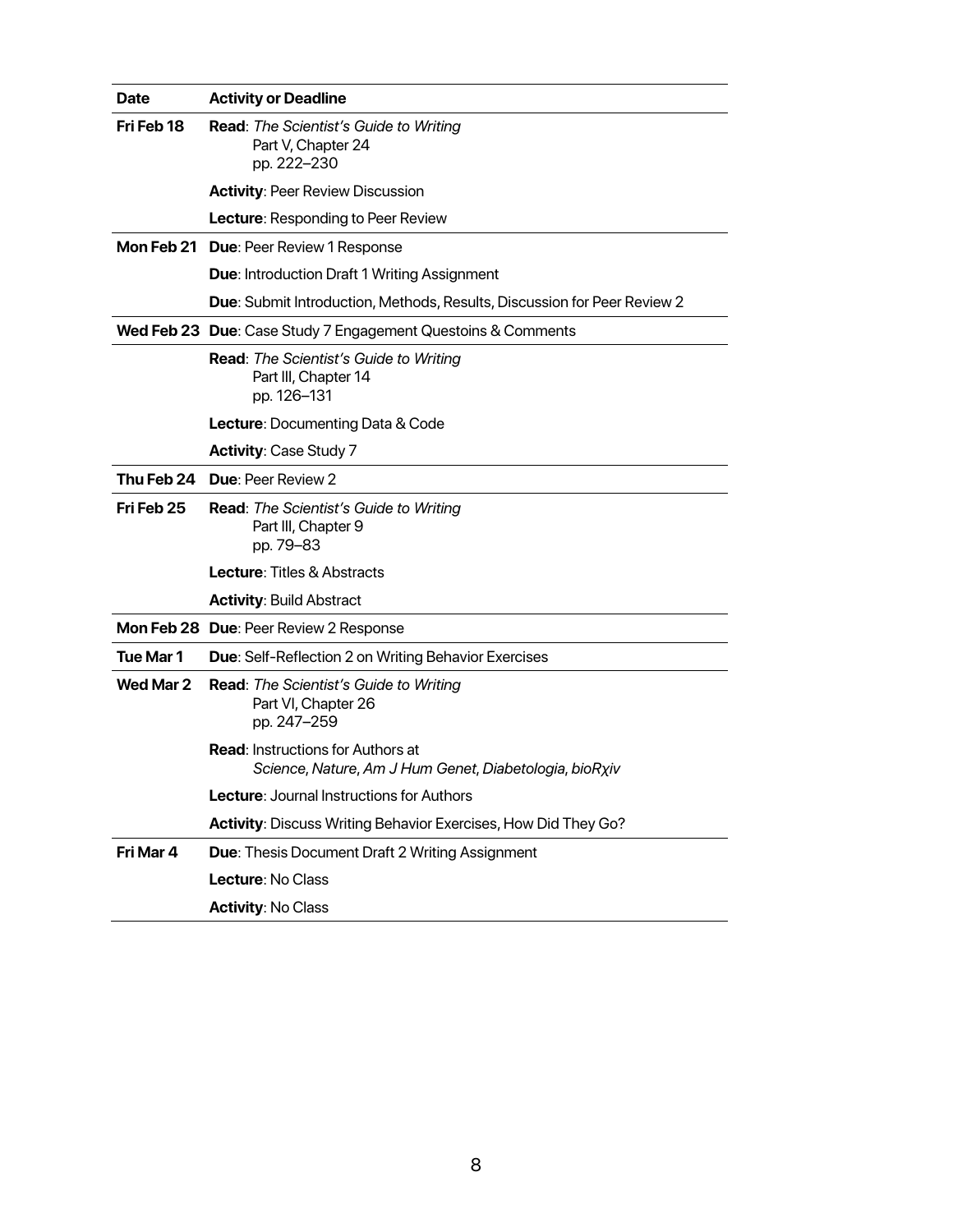## **ACADEMIC POLICIES**

### **Academic Integrity**

All students are expected to adhere to the school's standards of academic honesty. Cheating/plagiarism will not be tolerated. The Graduate School of Public Health's policy on academic integrity, which is based on the University policy, is available online in the Pitt Public Health Academic Handbook. The policy includes obligations for faculty and students, procedures for adjudicating violations, and other critical information. Please take the time to read this policy.

### **Plagiarism**

#### University policy:

### https://bc.pitt.edu/policies/policy/02/02-03-02.html

Integrity of the academic process requires that credit be given where credit is due. Accordingly, it is unethical to present as one's own work the ideas, representations, words of another, or to permit another to present one's own work without customary and proper acknowledgement of sources.

A student has an obligation to exhibit honesty and to respect the ethical standards of the profession in carrying out his or her academic assignments. Without limiting the application of this principle, a student may be found to have violated this obligation if he or she:

- 10. Presents as one's own, for academic evaluation, the ideas, representations, or words of another person or persons without customary and proper acknowledgment of sources.
- 11. Submits the work of another person in a manner which represents the work to be one's own.

To avoid plagiarism, you must give "customary and proper acknowledgment of sources" by appropriately and clearly identifying which thoughts are yours and which are others, and appropriately citing your sources.

Sophisticated plagiarism detection software will be used in this course. If plagiarism is detected, you will automatically receive a grade of zero for that assignment and the incident will be reported, as required, to your Dean.

### **Covid-19 & Public Health**

In the midst of this pandemic, it is extremely important that you abide by public health regulations and University of Pittsburgh health standards and guidelines. While in class, at a minimum, this means you must wear a face covering and comply with physical distancing requirements; other requirements may be added by the University during the semester. These rules have been developed to protect the health and safety of all community members. Failure to comply with these requirements will result in you not being permitted to attend class in person and could result in a Student Conduct violation. For the most up-to-date information and guidance, please visit coronavirus.pitt.edu and check your Pitt email for updates before each class.

### **Course Recording**

This class or portions of this class will be recorded by the instructors for educational purposes. These recordings will be shared only with students enrolled in the course via Canvas and will be deleted at the end of the course.

To ensure the free and open discussion of ideas, students may not record classroom lectures, discussion and/or activities without the advance written permission of the instructor, and any such recording properly approved in advance can be used solely for the student's own private use.

### **Copyright Notice**

These materials may be protected by copyright. United States copyright law, 17 USC § 101, *et seq*., in addition to University policy and procedures, prohibit unauthorized duplication or retransmission of course materials. See Library of Congress Copyright Office and the University Copyright Policy.

#### Websites:

www.copyright.gov www.provost.pitt.edu/faculty-handbook/ch3\_uni\_copyright

#### **Disability Resources**

#### www.studentaffairs.pitt.edu/drs

If you have a disability for which you are or may be requesting an accommodation, you are encouraged to contact both your instructor and Disability Resources and Services, 140 William Pitt Union, 412-648-7890 as early as possible in the term.